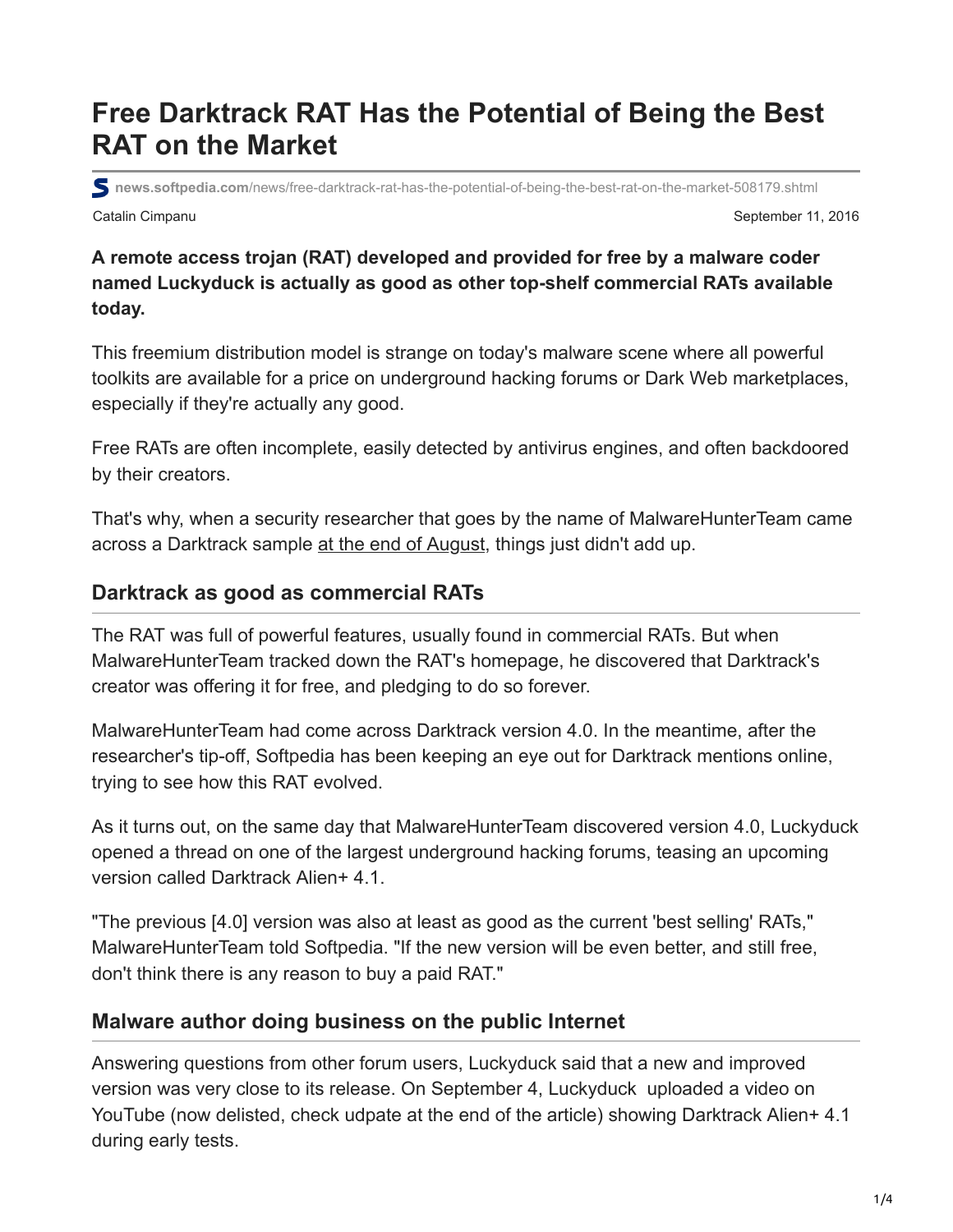| $\overline{\cdot}$<br><b>VDE 40</b><br>ő |                        |              |            |                    |                    |                    | $f_{+}$       | <b>Update Server</b> |
|------------------------------------------|------------------------|--------------|------------|--------------------|--------------------|--------------------|---------------|----------------------|
| ⊕<br><b>Managers</b>                     | Protocol               | Local Host   | Local Port | <b>Remote Host</b> | <b>Remote Port</b> | Status             | PID           | Process Name         |
| File Management<br>$\checkmark$          | <b>TCP Connections</b> |              |            |                    |                    |                    |               |                      |
| <b>Remote Files</b><br>File Search       | ⊕тср                   | 0.0.0.0      | 135        | 0.0.0.0            | 0                  | LISTEN             | 684           | sychost.exe          |
| Transfers                                | <b>OD</b> TOP          | 0.0.0.0      | 445        | 0.0.0.0            | Ō                  | LISTEN             | 4             | System               |
| File Preview                             | Фтор                   | 0.0.0.0      | 5357       | 0.0.0.0            | 0                  | LISTEN             | 4             | System               |
| Registry Editor                          | <b>O</b> TOP           | 0.0.0.0      | 49152      | 0.0.0.0            | Ű                  | <b>LISTEN</b>      | 380           | wininit, exe         |
| Ö<br>Process Manager                     | <b>O</b> TOP           | 0.0.0.0      | 49153      | 0.0.0.0            | o                  | LISTEN             | 772           | sychost.exe          |
| o <sup>o</sup><br>Windows Services       | ⊕тс                    | 0.0.0.0      | 49154      | 0.0.0.0            | 0                  | LISTEN             | 868           | sychost.exe          |
| ⊞<br>Window Manager                      | <b>OD</b> TCP          | 0.0.0.0      | 49155      | 0.0.0.0            | ٥                  | LISTEN             | 472           | services, exe        |
| <b>Installed Applications</b>            | ⊕TCP                   | 0.0.0.0      | 49156      | 0.0.0.0            | 0                  | LISTEN             | 488           | sass.exe             |
| <b>Active Connections</b>                | ⊕TCP                   | 10.211.55.19 | 139        | 0.0.0.0            | 0                  | LISTEN             | 4             | System               |
| Startup Manager<br>[6] Cipboard Manager  | ⊕rœ                    | 10.211.55.19 | 49161      | 10.211.55.20       | 9633               | <b>ESTABLISHED</b> | 2096          | DtServ32.exe         |
| <b>Surveillance</b>                      | ФТОР                   | 140.154.156  | 13769612   | 155.147.147        | 10766524           |                    | $-1684957528$ | DtServ32.exe         |
| <b>Editors</b>                           |                        |              |            |                    |                    |                    |               |                      |
| <b>Networks</b>                          | <b>UDP Connections</b> |              |            |                    |                    |                    |               |                      |
| <b>Informations</b>                      | <b>BUDP</b>            | 0.0.0.0      | 3702       | ÷                  | ٠                  |                    | 1332          | sychost.exe          |
| <b>Miscellaneous</b>                     | <b>ED</b> LOP          | 0.0.0.0      | 3702       | ×                  | ×                  |                    | 1332          | sychost.exe          |
| $\cdots$<br>Communications               | <b>ODUDP</b>           | 0.0.0.0      | 5355       | ۰                  | ٠                  |                    | 1060          | sychost.exe          |
| Ø<br><b>Skype</b>                        | <b>OD</b> LOP          | 0.0.0.0      | 53587      | ×                  | ×                  |                    | 1332          | sychost.exe          |
| <b>Power Options</b>                     | <b>Buor</b>            | 10.211.55.19 | 137        | $\blacksquare$     | ٠                  |                    |               | System               |
| Ξ<br>Logs<br>A Notes                     | <b>OD</b> LOP          | 10.211.55.19 | 138        | ٠                  | ٠                  |                    | 4             | System               |
| Server                                   | <b>ED</b> LOP          | 0.0.0.0      | 0          | ×                  | $\infty$           |                    | Ō             | [System Pro          |
| <b>44 Restart</b>                        |                        |              |            |                    |                    |                    |               |                      |
| Close<br>ω<br>Uninstall                  |                        |              |            |                    |                    |                    |               |                      |

#### *Darktrack RAT GUI*

The malware coder also runs a dedicated website for Darktrack on the public Internet. He also runs a support topic, Facebook, Twitter, and Google+ pages, and brazenly lists his [Skype](https://www.softpedia.com/get/Office-tools/Fax-Telephony/Skype.shtml) ID. His YouTube channel also features many Darktrack tutorials.

Domain whois information returns the details of a man named Ekrem Karatas from Istanbul, Turkey. This may be a fake identity, so we wouldn't put too much trust into this information. Performing a strict Google search for this person's Gmail address returns only results associated with the Darktrack domain.

## **Darktrack comes with a keylogger, DDoS module, more**

According to his forum post, this free RAT is choke-full with all types of features you've previously seen in commercial RATs such as Orcus or JBifrost (Adwind).

Here is just a short list of advertised features. You can read the full list at the end of this article. According to its forum post and official website, Darktrack comes with the ability to connect to remote computers and access their filesystem, the ability to spy via webcams, log keystrokes, dump passwords, and perform network stress tests (DDoS attacks).

There is also a port scanner, an interface to interact with the victim's task scheduler, a system monitoring tool, a clipboard data logger, a startup program manager, a hosts file editor, a Windows Registry editor, the ability to execute commands on infected PCs, and interact with local processes and services.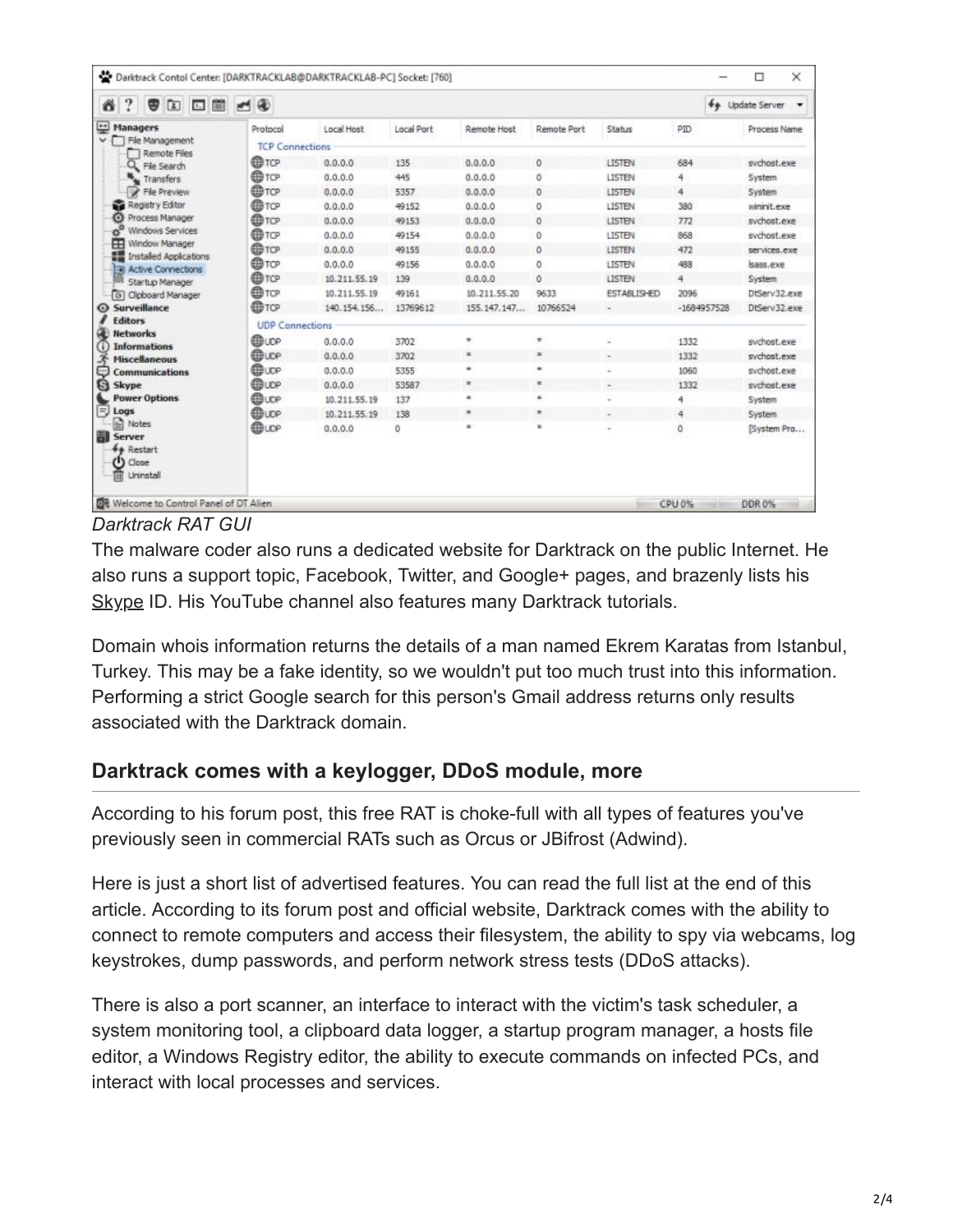Almost everything you find in commercial RATs is included. "Maybe a good plugin system is what could be a reason for buying a commercial RAT if Darktrack does not have one," MalwareHunterTeam also added. "But I think average skids don't care."

**UPDATE [September 14, 2016]:** Following our article and the attention the RAT received from security researchers, Luckyduck shut down the Draktrack website and published the following message.

# **Attention Please!**

# We are developers, and we can create different applications. But we are not scammers or thiefs.

Darktrack project is Remote Administrator Tool for any Windows platforms. Sometimes, you can use it tracking for your employees or your children or another reasons. But you can not use for cheating or malware operations or ILLEGAL situations. I will never accept this. Yes, Darktrack is not have a trusted signatures of operating systems but this is a free tool and i will never make money from Darktrack. Because of this, i don't need trusted signatures. From now on, i will track for illegal attempts on Darktrack releases. And i will banned this user from our systems. We will changed our systems and we will create account manager for licenses. Darktrack always will be free and clean but i should make that. Darktrack Alien+ version release